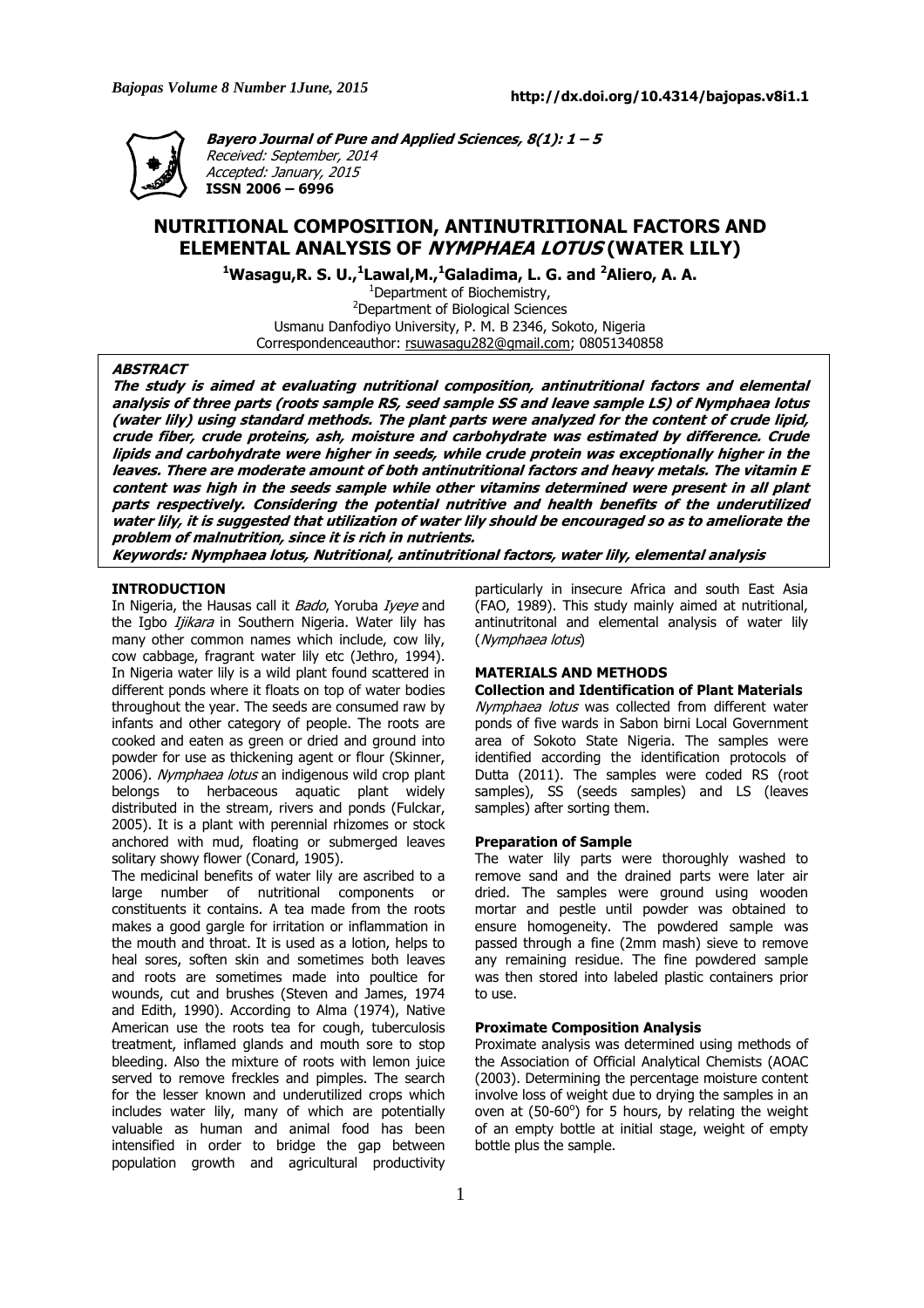# *Bajopas Volume 8 Number 1June, 2015*

The weight of empty bottle plus the sample minus initial weight of empty bottle all over weight of empty bottle plus sample (2g) times one hundred after drying. The ash content was determined by heating the sample above the boiling point of water at a temperature of  $550-570^{\circ}$ C in order to burnt all the organic matter until the appearance of white ash. The content was obtained by relating the weight of crucible plus the sample weight (2g) minus weight of an empty crucible all over the weight of crucible after burning the organic matter minus initial weight of the crucible time's one hundred. The crude fiber and lipid content were determined by soxhlet extraction. In a case two gram (2g) of the samples were placed in an empty thimble and then extracted at lower temperature  $(40-60^{\circ}C)$  using petroleum ether, 25% sulphuric acid and sodium hydroxide respectively. The two parameters weight were obtained by relating the weight of the thimble plus the initial weight of the thimble all over the weight of the thimble, sample and cotton wool minus the weight of the thimble after extraction times one hundred. Crude protein content was also measured by subjecting sample (2g) to digestion using concentrated sulphuric acid and Kjedahl catalyst tablet followed by distillation in 10% boric acid, ammonium hydroxide and which is finally back titrating the aliquot using 0.1N hydrochloric acid. The content of carbohydrate was estimated by subtracting out the sum of ash, crude fiber, crude protein and crude fat from one hundred.

## **Antinutritional Factors and Vitamins Analysis**

The samples was subjected to antinutritional factors analysis to determine the tannins (Trease and Evans, 1978), oxalate, (Day and Underwood, 1986), phytate (Lucas and Markaka, 1975), saponin (El- Olemyl et al, 1994), cyanide (Railes, 1992) and nitrate (IITA, 1998).

#### **Determination of Vitamin A, C and E**

Vitamin A content was measured as Carotenoids equivalent by extracting it from the sample (2g) using 95% ethanol and distilled water. The extracted aliquot and vitamin A standard were measured spectrophotometically at 450nm. The intensity of the dichromate is directly proportional to the dichromate is directly proportional to the concentration of vitamin in the sample. The vitamin C content was measured by the visual titrating method whereby 2,6-dichlrophenolindophenol was reduced by an acid of ascorbic acid. The sample (10g) was first extracted with 6% monophosphuric acid solution and then filtered. The filtrate was then titrated 2,6 dichlrophenolindophenol to the pink end point that persisted for 15 seconds. The pink colour observed is directly proportional to the ascorbic acid content.

Vitamin E content was estimated based on the reduction of ferric ions to ferrous ions that gives red colour with α-α- dipyridyl which is measured spectrometrically at 520nm. The procedure involves addition of the sample (5g) into standard ethanol solution followed by adding distilled water, xylene and α-α- dipyridyl. The content was mixed thoroughly and absorbance was taken at 520nm respectively (Baker and Frank, 1968).

## **Determination of Elemental Concentration**

The grounded sample (1g) was spread in a porcelain dish and placed in murffle furnance. The obtained ash was digested using 6N- HCl for Analysis of sodium and pottasium using (Alpha, 2005). To the sample solution flame was used to atomize a particular element. The amount of atomization is directly to the quantity of the element in the feeding solution. The intensity was measured with photocell in a selective wavelength range corresponding to the given element.

In metal elements determination a dried powdered sample (0.2g) was accurately weighed into platinum crucible. Followed by adding few drops of de-ionized water were added to dampen the sample. Six (6) cubic centimeter ( $6cm<sup>3</sup>$ ) concentrated HCl acid and one cubic  $(1cm<sup>3</sup>)$  of hydrofluoric acid were added. The mixture was heated on a hot plate in a fume cupboard. For 2 hours. The reminants concentrated HCl acid was heated on a bath at temperature of 200- 230 $^{\circ}$ C until the acid evaporated to dryness. Six cubic centimeter (6 cm<sup>3</sup>) hydrochloric acid was added after cooling filtered, made up to mark with deionized water in a 25  $cm<sup>3</sup>$  volumetric flask. The sample solutions were analyzed using AA-240FS of Atomic Absorption Spectrophotometer (Varian, U.S.A California) with air acetylene flame (Jimoh and Mohammad, 2011).

# **Statistical Analysis**

ANOVA (Version 3) Standard software was used to compute data for statistical significance. The three plant parts were analyzed for descriptive (ie mean, sum of standard deviation).

# **RESULTS AND DISCUSSION**

The nutritional compositions of the three parts of Nymphaea lotus are presented in Table 1. It can be seen that root sample have significant highest percentage (p<0.05) of ash, moisture, and fiber content than leaf and seed samples. Leaf had the significant highest percentage  $(p<0.05)$  of protein content than seed and root and also seed sample possessed higher amount of lipids and carbohydrates. The moisture content was moderate in leaf and seed due to dry state condition. The ash content of both leaf and seeds exceeds the range reported by Sofowora (1993). The fat content is within the range reported by Borges et al. (2008) and Imam et al., (2013), which promotes the fat soluble vitamins absorption. The roots had significant high percentage (p<0.05) of fibre content than seed and leaves, the consumption of significant quantities would therefore not constitute a risk factor to some pathogenic stages such as diabetic mellitus, obesity and coronary heart diseases. Past studies have linked low fibre content in the diet with health problems like heart disorder, bowel cancer and appendicitis (Pyke, 1979). The nutrient information and antioxidant properties would enhance efforts to promote wide use of plants because of their nutritional benefits and medicinal properties (Wasagu et al., 2013).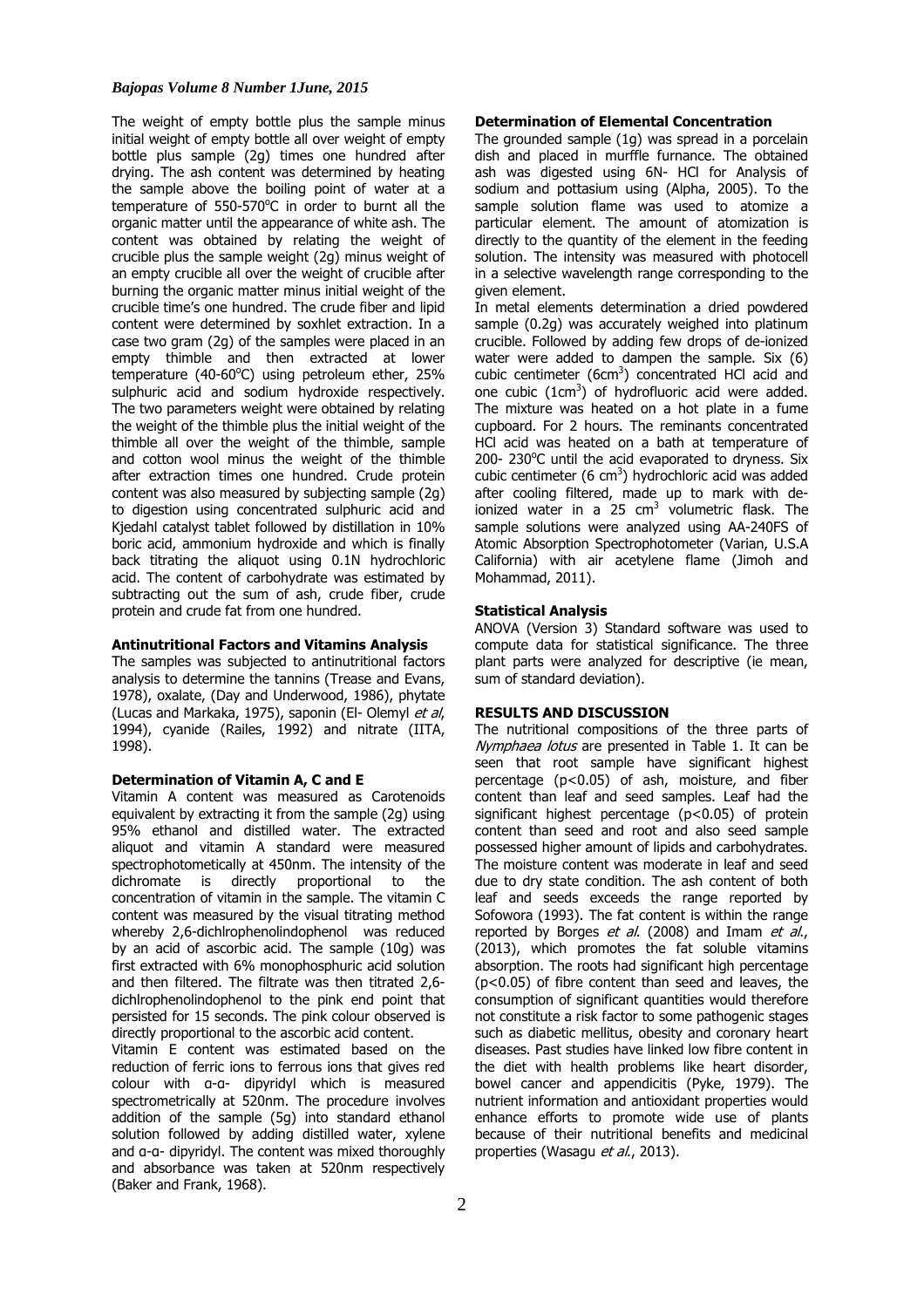| Parameters (%) | L S                           | <b>RS</b>                | S S                      |  |
|----------------|-------------------------------|--------------------------|--------------------------|--|
| Ash            | $12.67 \pm 1.26^{\circ}$      | $26.67 \pm 1.89^b$       | $2.67 \pm 0.29^{\circ}$  |  |
| Moisture       | 7.500 $\pm$ 0.50 <sup>a</sup> | $9.00 \pm 0.48^{\circ}$  | $6.00 \pm 0.45^{\circ}$  |  |
| Lipids         | $2.180 \pm 0.29$ <sup>a</sup> | $2.00 \pm 0.50^{\circ}$  | $9.33 \pm 0.29^b$        |  |
| Proteins       | $5.820 \pm 0.22$ <sup>a</sup> | $1.02 \pm 0.19^b$        | $1.04 \pm 0.17^b$        |  |
| Fibre          | $11.50 \pm 0.50^{\circ}$      | $24.33 \pm 0.58^{\circ}$ | $5.50 \pm 0.50^{\circ}$  |  |
| <b>CHO</b>     | $71.83 \pm 1.63$ <sup>a</sup> | $61.31 \pm 1.86^b$       | $80.96 \pm 0.37^{\circ}$ |  |

**Table 1: Proximate Composition of Water lily (Nymphaea lotus)** 

All values are expressed as mean  $\pm$  standard deviation, any column /result with the same superscript are statistically not significant ( $p>0.05$ ) while those with different superscript are statistically significant ( $p<0.05$ ). LS: leave sample, RS: root sample and SS: seed sample.

The antinutritional factors levels are presented in Table 2. The divalent elements chelators phytate is found in the leaf sample while oxalate was low in all samples. Tannin content was significantly  $(p<0.05)$  high in leaf and seed than root sample. It was reported to have astringent properties that hasten the healing of wounds and prevention of decay (Imam  $et\overline{al}$ , 2013).

| Parameters $(mg/\%)$ | L S                            | R S                       | S S                        |
|----------------------|--------------------------------|---------------------------|----------------------------|
| Cyanide              | $0.108 \pm 0.024$ <sup>a</sup> | $0.070 \pm 0.010^a$       | $0.08 \pm 0.1000^a$        |
| Phytate              | $3.94 \pm 0.6500^{\circ}$      | $2.16 \pm 0.5000^6$       | $1.41 \pm 0.2400^b$        |
| Nitrate              | $4.47 \pm 0.2300^a$            | $0.19 \pm 0.0700^b$       | $2.53 \pm 0.1500^{\circ}$  |
| Oxalate              | $0.012 \pm 0.0010^a$           | $0.011 \pm 0.0009^a$      | $0.004 \pm 0.0007^{\circ}$ |
| <b>Tannins</b>       | $5.10 \pm 0.0010^{\circ}$      | $1.67 \pm 0.0580^{\circ}$ | $4.38 \pm 0.2020^{\circ}$  |
| Saponin              | $0.031 \pm 0.003$ <sup>a</sup> | $0.036 \pm 0.001^a$       | $0.021 \pm 0.002^b$        |

All values are expressed as mean  $\pm$  standard deviation, any column /result with the same superscript are statistically not significant (p>0.05) while those with different superscript are statistically significant (p<0.05). LS: leave sample, RS: root sample and SS: seed sample.

The study shows that *Nymphaea lotus* root and seed samples had significant (p<0.05) higher iron and zinc content than leave sample (Table 3) respectively, but with lower copper content. The presence of iron is highly important because of its requirement in blood

formation, almost two – third of iron in the body is found in haemoglobin which helps in carrying oxygen to tissues (NIH, 2013). The world health organization considers iron deficiency as number one nutritional disorder in the world (CDC, 1998).

**Table 3:** Some Heavy Metals Contents of Water lily (*Nymphaea lotus*)

| Parameters(ppm) | L S                        | R S                        | S S                             |
|-----------------|----------------------------|----------------------------|---------------------------------|
| Cadmium         | $0.010 \pm 0.0001^{\circ}$ | $0.012 \pm 0.0003^a$       | $0.012 \pm 0.0003^a$            |
| Lead            | $0.089 \pm 0.0002^a$       | $0.015 \pm 0.0004^b$       | $0.006 \pm 0.0001^b$            |
| Mercury         | $0.689 \pm 0.0001^a$       | $0.694 \pm 0.0004^b$       | $3.442 \pm 0.0001^a$            |
| <b>Zinc</b>     | $0.392 \pm 0.0006^{\circ}$ | $0.325 \pm 0.0010^b$       | $0.493 \pm 0.0020^{\circ}$      |
| Iron            | $25.32 \pm 0.0002^a$       | $128.07 \pm 0.0034^b$      | $0.986 \pm 0.0004^c$            |
| Manganese       | $3.954 \pm 0.0036^a$       | $2.188 \pm 0.0002^b$       | $0.457 \pm 0.0007$ <sup>c</sup> |
| Copper          | $0.101 \pm 0.0002^a$       | $0.104 \pm 0.0004^{\circ}$ | $0.145 \pm 0.0002^b$            |

All values are expressed as mean  $\pm$  standard deviation, any column/result with the same superscript are statistically not significant (p>0.05) and those with different superscript are statistically significant (p<0.05). LS: leave sample, RS: root sample and SS: seed sample.

The vitamins contents of the three samples are presented in Table 4. Vitamin E content was significantly (p<0.05) high in the seed than leave and root samples. Vitamin E intake was linked to a decreased incidence of prostate and breast cancer (George, 2009). Root sample had significant (p<0.05) higher concentration of vitamin A than seed and leave samples. Vitamin A protects the lining of respiratory digestion urinary tracts against infection and serves as a visual pigment of the vertebrate eye (Damon, 2009). The high lipid content may facilitate the absorption of the two vitamins. The leaf sample had significant (p<0.05) higher concentration of vitamin C content than seed and root sample. Ascorbic was earlier reported to enhance iron absorption (Wasagu et  $al$ , 2013), it also prevent debilitating diseases (Bjelakoni et al., 2007). Collagen, tendons and ligaments were reported to be dependent upon vitamin C to remain strong and serve healthy (John, 2009).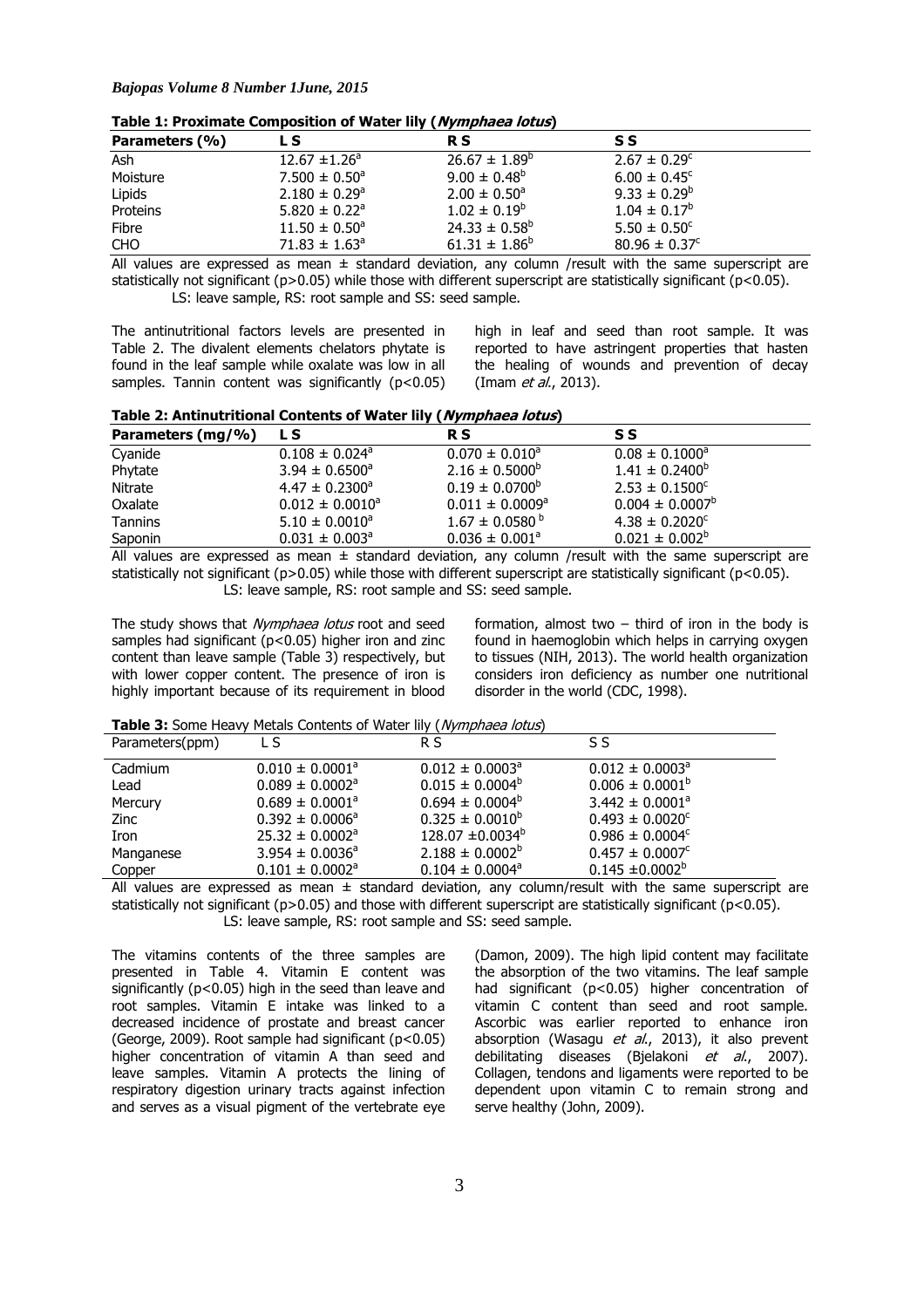# *Bajopas Volume 8 Number 1June, 2015*

| Parameters (mg/dl) |                                | R S                       | S S                             |
|--------------------|--------------------------------|---------------------------|---------------------------------|
| Vitamin A          | $12.73 \pm 0.208^{\circ}$      | $143.25 \pm 0.26^{\circ}$ | $21.04 \pm 0.456^{\circ}$       |
| Vitamin C          | $9.330 \pm 1.528$ <sup>a</sup> | $3.83 \pm 1.258^{\circ}$  | $3.17 \pm 0.2890^{\circ}$       |
| Vitamin E          | $67.36 \pm 5.012$ <sup>a</sup> | $103.84 \pm 2.04^b$       | $371.18 \pm 1.252$ <sup>c</sup> |

All values are expressed as mean  $\pm$  standard deviation, any column/result with the same superscript are statistically not significant (p>0.05) and those with different superscript are statistically significant (p<0.05). LS: leave sample, RS: root sample and SS: seed sample.

The mineral compositions of Nymphaea lotuscontentare presented in table 5. The sodiumlevel was significantly ( $p$ <0.05) low in seed sample than in leaf and root samples and also sodium content of the root while, the potassium content was significantly (p<0.05) high in seed than leave and root samples. The low sodium and high potassium was suggested as a food source for hyperglycemic patients in addition to the increase in iron utilization (Adeyeye, 2002 and Hassan et al., 2005). Thus, Nymphaea lotus could serve complement in food formulation and pharmaceutical industries. This compliments the

earlier report that herbs are significant nutritional sources of minerals (Hassan et al., 2007). The calcium content was significant (p<0.05) high in leave than seed and root samples. Calcium in conjunction with magnesium, chlorine and protein participate in bone formation (Abdullude, 2007). The availability of calcium in the body depends on calcium to phosphorus ration and presence of oxalate and phytate (Bentiff and Koster, 2006). The three samples of Nymphaea lotus significantly possess low phosphorus content.

**Table 5:** Mineral Elements Content of water lily (*Nymphaea lotus*)

|                                 | R S                             | S S                             |  |
|---------------------------------|---------------------------------|---------------------------------|--|
| $0.310 \pm 0.0010^a$            | $0.190 \pm 0.002^{\circ}$       | $0.367 \pm 0.006^{\circ}$       |  |
| 123.267±0.0003 <sup>a</sup>     | $31.127 \pm 0.005^{\circ}$      | $13.491 \pm 0.001$ <sup>c</sup> |  |
| $36.346 \pm 0.346^a$            | $30.034 \pm 0.002$ <sup>a</sup> | $19.676 \pm 0.001^{b}$          |  |
| $6000 \pm 400.009$ <sup>a</sup> | $8800 \pm 400.000^b$            | $3333.3 \pm 461.880^c$          |  |
| 533.33 $\pm$ 15.28 <sup>a</sup> | $966.67 \pm 15.270^b$           | $146.67 \pm 15.220^{\circ}$     |  |
|                                 |                                 |                                 |  |

All values are expressed as mean  $\pm$  standard deviation, any column/result with the same superscript are statistically not significant (p>0.05) and those with different superscript are statistically significant (p<0.05). LS: leave sample, RS: root sample and SS: seed sample.

# **CONCLUSION**

The study shows that water lily (seed, leave and root) contains all classes of food such carbohydrate, protein, lipid and fibre and also some essential elements such as Na, K, Mg, Mn, Ca, Fe and Zn in addition to antioxidant vitamins (A, C and E). The concentration of hazardorous antinutritional factors in the aforementioned plant parts are reasonable low.

# **REFERENCES**

- Abdullude, F. O. Lawal, I. O. and Onibon, V. O. (2007). Nutritional and antinutritional composition of some, Nigerian Fruits Journal of Food Biotechnolgy**5**:120- 122.
- Adeyeye, B. I. (2002). Determination of the chemical composition of the nutritional valuable parts of male and female common West African fresh water crab (Suddanan out efficiency afroceous). International Journal of Food Science and Nutrition **55**:189-196.
- Alma, R. (1974). A Handbook of Native American Herbs (Healing Arts). Herticultural Hall, Hutches Shambala Publication Inc

#### **RECOMMENDATIONS**

- i. Further research should be carried out to evaluate medicinal properties and toxicological studies of all parts of water lily.
- ii. Feeding trial of the plant parts should also be carried out
- iii. Bakers should be introduced to the usage of water lily flour to reduce over dependence of wheat flour.

300 Massachasetts Avenue Boston. Pp: 1- 100.

- Alpha, (2005). Standard Methods for the Examination of Water and Waste water. 2<sup>nd</sup> edition. Eaton, AD. Clesser, L. S. Rice EN and Green berg, A E Port City Press USA.
- AOAC, (2003), Official methods of Analysis of the Association of Official Analytical *chemistry 1<sup>st</sup> Edition* Washington DC, Association of official chemists Pp: 200 - 210.
- Baker, H and Frank, O. (1968). Clinical Vitamology Method and Interpretation. Interscience Publishers, New York. Pp: 64-71.
- Bentiff, G. and Koster, J. (2006). Food Science, Nutrition and Health 7<sup>th</sup> Edition. Edward Arnold Publisher Ltd Pp 187-189.